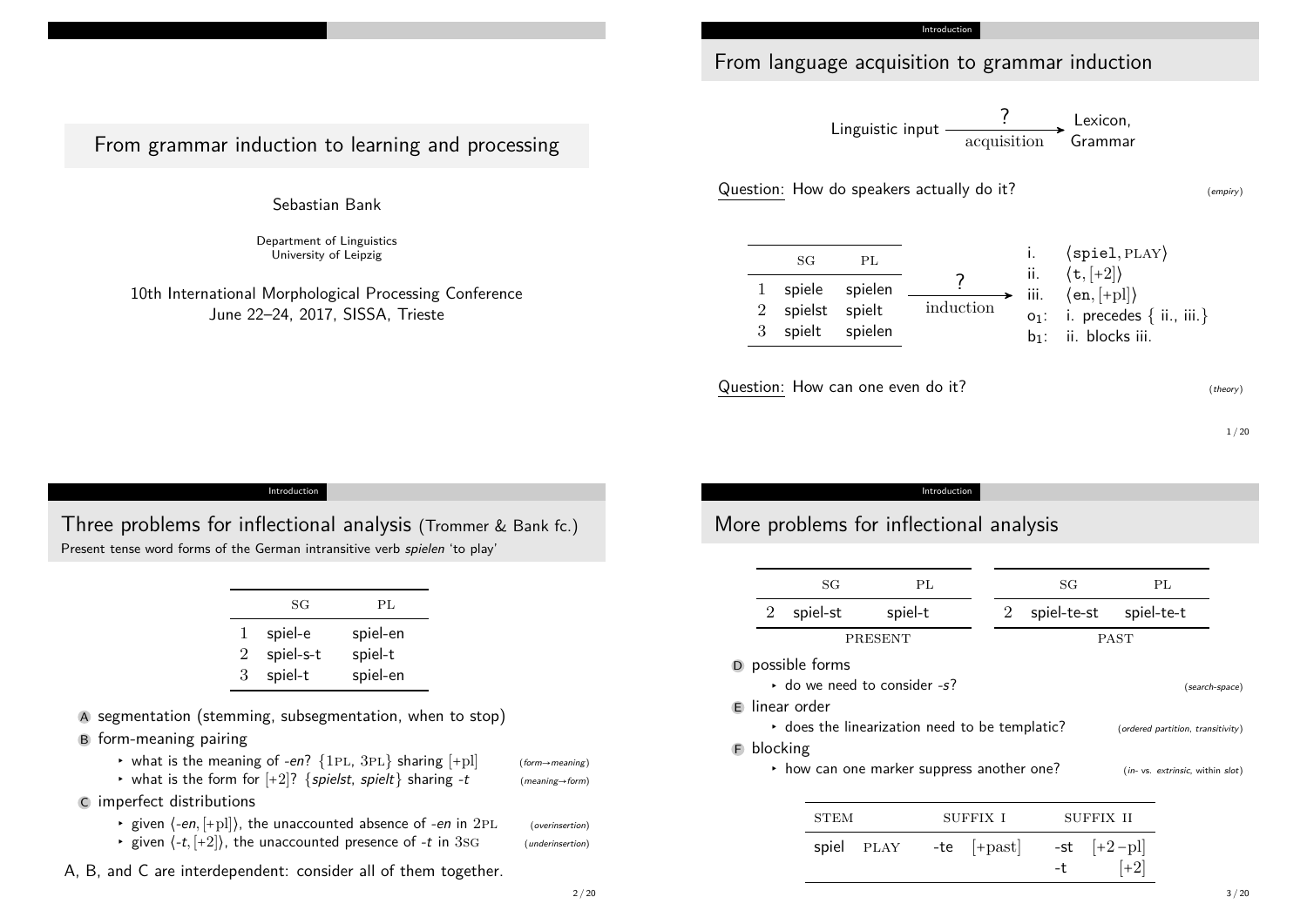# Grammar induction as iterative local optimization

**Search space:** combinatorial explosion from segmentations  $\times$  groupings

|                |         |         |                                                |     | MINIM | MAXIM |     |                   |
|----------------|---------|---------|------------------------------------------------|-----|-------|-------|-----|-------------------|
|                |         |         | candidate                                      | ovr | und   | COV   | len |                   |
|                | SG      | PL      | $\langle {\tt spiel}, [\,] \rangle$            | 0   | 0     | 6     | 5   |                   |
|                |         |         | $\langle en, [-2 + pl] \rangle$                | 0   | 0     |       | 2   |                   |
|                | spiele  | spielen | $\langle n, \lceil -2 + p \rceil \rangle$      | 0   | 0     |       |     |                   |
| $\overline{2}$ | spielst | spielt  | $\langle \texttt{st}, \texttt{[+2-pl]}\rangle$ | 0   | 0     |       | 2   | - - - -<br>better |
| 3              | spielt  | spielen | $\langle \texttt{t}, \texttt{[+2]} \rangle$    | 0   |       | 2     |     |                   |
|                |         |         | $(e, [+1-p1])$                                 | 0   | 2     |       |     |                   |
|                |         |         | $\langle en, [+pl] \rangle$                    |     |       | っ     | っ   |                   |

**Incremental learning algorithm using greedy search** (∼Harmonic serialism in OT)

1 combine all (sub)strings found in the paradigm with all meanings 2 rank the form-meaning pairs by their quality, pick the best one 3 add the winner to the lexicon, erase its occurrences from the paradigm

4 as long as the paradigm is not yet empty go back to step 1

 $4 / 20$ 

Local optimization of form-meaning pairings Bank (in prep.)

<span id="page-1-0"></span>\*OverI[ns](#page-1-0)  $\gg$  [\\*Under](#page-1-0)Ins  $\gg$  [Cov](#page-1-0)erAge!  $\gg$  Length!

|    | SG                                                          | PL                      |                                                                            |   |             | SG | PL                                                                 |
|----|-------------------------------------------------------------|-------------------------|----------------------------------------------------------------------------|---|-------------|----|--------------------------------------------------------------------|
|    | spiel- $e_1$                                                | spiel- $e_1$ -n         |                                                                            |   | spiel-te    |    | spiel-te-n                                                         |
|    | spiel-st<br>$\overline{2}$                                  | $spiel-t_1$             |                                                                            | 2 | spiel-te-st |    | spiel-te- $t_1$                                                    |
|    | 3<br>spiel- $t_2$                                           | spiel-e <sub>2</sub> -n |                                                                            | 3 | spiel-te    |    | spiel-te-n                                                         |
|    |                                                             | PRESENT                 |                                                                            |   |             |    | <b>PAST</b>                                                        |
|    | Lexicon                                                     |                         |                                                                            |   |             |    |                                                                    |
| a. | $\langle$ spiel, $  \rangle$                                |                         | b. $\langle te, [+past] \rangle$                                           |   |             |    | c. $\langle n, [-2 + \text{pl}] \rangle$                           |
| d. | $\langle \texttt{st}, \left[ +2-\text{pl} \right] \rangle$  | e.                      | $\langle e, \lceil +1 - \text{past} \rceil \rangle$                        |   |             |    | f. $\langle e, \lceil +3 + \text{pl} - \text{past} \rceil \rangle$ |
| g. | $\langle \texttt{t}, \left[ +2 + \text{pl} \right] \rangle$ |                         | h. $\langle \texttt{t}, \left[ +3-\text{pl} - \text{past} \right] \rangle$ |   |             |    |                                                                    |

# Comparing the accuracy of form-meaning pairs

| CELL HAS       | CELL HAS FORM                                                               |                                                                                                                                                                       |  |  |
|----------------|-----------------------------------------------------------------------------|-----------------------------------------------------------------------------------------------------------------------------------------------------------------------|--|--|
| <b>MEANING</b> | true                                                                        | false                                                                                                                                                                 |  |  |
|                | true true positives false positives<br>false false negatives true negatives |                                                                                                                                                                       |  |  |
|                |                                                                             | false positives = <b>over</b> insertion (= lower precision: $\frac{tp}{tp + fp}$ )<br>false negatives = <b>under</b> insertion (= lower recall $\frac{tp}{tp + fp}$ ) |  |  |

| $-n$ $[+pl]$ HAS FORM  |                 |  | $-t$ $\left[+2\right]$ HAS FORM |               |  |
|------------------------|-----------------|--|---------------------------------|---------------|--|
| HAS MEANING true false |                 |  | HAS MEANING true false          |               |  |
|                        | true $2 \t 1$   |  |                                 | true $2 \t 0$ |  |
|                        | $false \t0 \t3$ |  |                                 | false $1 \t3$ |  |

#### Local optimization of form-meaning pairings Bank (in prep.)

# \*OverIns  $\gg$  Coverage!  $\gg$  \*UnderIns  $\gg$  Length!

|         | SG                                                             | PL                                                                         |  |             | SG                |  | PL                                       |  |  |
|---------|----------------------------------------------------------------|----------------------------------------------------------------------------|--|-------------|-------------------|--|------------------------------------------|--|--|
|         | spiel- $e_1$                                                   | spiel- $e_1$ -n                                                            |  |             | spiel-te          |  | spiel-te-n                               |  |  |
| 2       | spiel-s- $t_1$                                                 | spiel- $t_1$                                                               |  | 2           | spiel-te-s- $t_1$ |  | spiel-te- $t_1$                          |  |  |
| 3       | spiel- $t_2$                                                   | spiel- $e_2$ -n                                                            |  | 3           | spiel-te          |  | spiel-te-n                               |  |  |
| PRESENT |                                                                |                                                                            |  | <b>PAST</b> |                   |  |                                          |  |  |
|         | Lexicon                                                        |                                                                            |  |             |                   |  |                                          |  |  |
| a.      | $\langle$ spiel, $ \rangle$                                    | b. $\langle \texttt{te}, \left[ + \text{past} \right] \rangle$             |  |             |                   |  | c. $\langle n, [-2 + \text{pl}] \rangle$ |  |  |
| d.      | $\langle \texttt{t}, \texttt{[+2]} \rangle$                    | $\langle s, \lceil +2 -pl \rceil \rangle$<br>e.                            |  |             |                   |  | f. $\langle e,  +1-\text{past}  \rangle$ |  |  |
| g.      | $\langle e, \lceil +3 + p \rceil - \text{past} \rceil \rangle$ | h. $\langle \texttt{t}, \left[ +3-\text{pl} - \text{past} \right] \rangle$ |  |             |                   |  |                                          |  |  |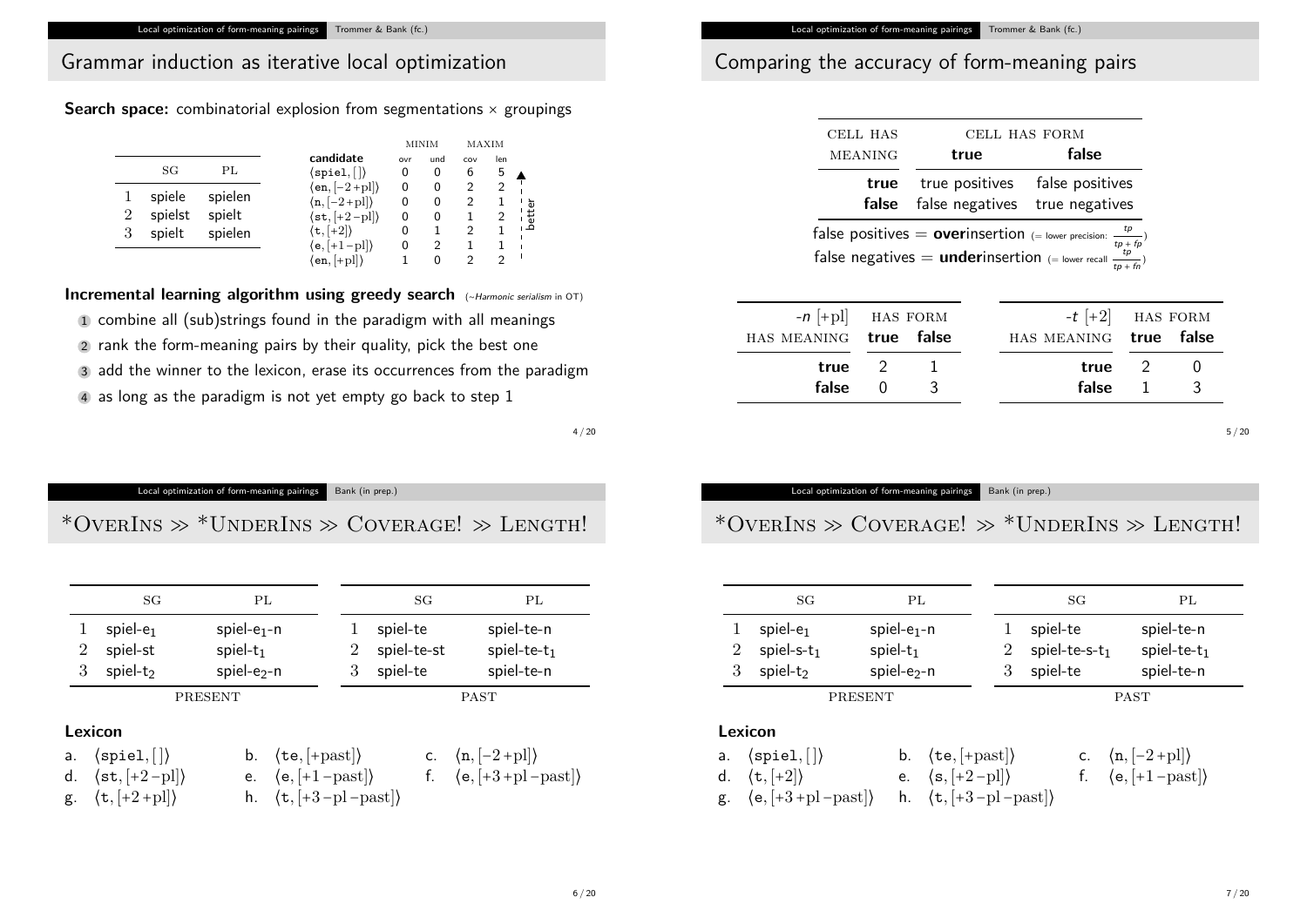#### Local optimization of form-meaning pairings Bank (in prep.)

# \*UNDERINS  $\gg$  \*OVERINS  $\gg$  COVERAGE!  $\gg$  LENGTH!

|    | SG                                                                                                                                    | PL                                                                                                           |  |   | SG          | PL                                                                                              |
|----|---------------------------------------------------------------------------------------------------------------------------------------|--------------------------------------------------------------------------------------------------------------|--|---|-------------|-------------------------------------------------------------------------------------------------|
|    | spiel-e                                                                                                                               | spiel-e-n                                                                                                    |  | 1 | spiel-te    | spiel-te-n                                                                                      |
| 2  | spiel-st                                                                                                                              | spiel- $t_1$                                                                                                 |  | 2 | spiel-te-st | spiel-te- $t_1$                                                                                 |
| 3  | spiel- $t_2$                                                                                                                          | spiel-e-n                                                                                                    |  | 3 | spiel-te    | spiel-te-n                                                                                      |
|    | <b>PRESENT</b>                                                                                                                        |                                                                                                              |  |   |             | <b>PAST</b>                                                                                     |
|    | Lexicon                                                                                                                               |                                                                                                              |  |   |             |                                                                                                 |
| a. | $\langle$ spiel, $  \rangle$<br>d. $\langle \text{st}, [+2-p] \rangle$<br>g. $\langle \texttt{t}, [+3-\text{pl}-\text{past}] \rangle$ | b. $\langle \texttt{te}, \left[ + \text{past} \right] \rangle$<br>e. $\langle e, [-2 - \text{past}] \rangle$ |  |   |             | c. $\langle n, [-2 + \text{pl}] \rangle$<br>f. $\langle \mathbf{t}, [+2 + \mathrm{pl}] \rangle$ |

**Blocking** g. blocks e.

8 / 20

Local optimization of form-meaning pairings Trommer & Bank (fc.), Bank (in prep.)

### <span id="page-2-0"></span>**Automation of analysis**

- try different optimization strategies by ranking or [new constr](#page-5-2)aints
- reproducible: apply to different data sets, compare

### **Predictions** (vagueness vs. ambuguity)

- expected details of segmentation and syncretism vs. homophony
- for acquisition, processing, artificial grammar experiments
- e.g. depth of underspecification: Opitz et al. (2013)

### **Eagerness in generalization**

- division between big generalizations and 'homophony residue'
- or a more balanced strategy?

#### Local optimization of form-meaning pairings Bank (in prep.)

# \*UNDERINS  $\gg$  COVERAGE!  $\gg$  \*OVERINS  $\gg$  LENGTH!

|          |                | SG                                                                                                                                                                                        | PL          |                                          |   |                         | SG |             | PL                                                                                                                                                                                                                                                           |
|----------|----------------|-------------------------------------------------------------------------------------------------------------------------------------------------------------------------------------------|-------------|------------------------------------------|---|-------------------------|----|-------------|--------------------------------------------------------------------------------------------------------------------------------------------------------------------------------------------------------------------------------------------------------------|
|          |                | spiel-e                                                                                                                                                                                   | spiel-e-n   |                                          |   | spiel- $t_1$ -e         |    |             | spiel- $t_1$ -e-n                                                                                                                                                                                                                                            |
|          | $\overline{2}$ | $spiel-st1$                                                                                                                                                                               | spiel- $t2$ |                                          | 2 | spiel- $t_1$ -e-s $t_2$ |    |             | spiel- $t_1$ -e- $t_3$                                                                                                                                                                                                                                       |
|          | 3              | spiel- $t_4$                                                                                                                                                                              | spiel-e-n   |                                          | 3 | spiel- $t_1$ -e         |    |             | spiel- $t_1$ -e-n                                                                                                                                                                                                                                            |
|          |                | PRESENT                                                                                                                                                                                   |             |                                          |   |                         |    | <b>PAST</b> |                                                                                                                                                                                                                                                              |
| a.<br>d. |                | Lexicon<br>$\langle$ spiel, $  \rangle$<br>$\langle \texttt{st}, \lceil +2-\text{pl}-\text{past} \rceil \rangle$<br>g. $\langle \texttt{t}, \lbrack +2 + \text{pl} - \text{past} \rbrack$ | $b_{-}$     | $\langle e, \lceil \cdot \rceil \rangle$ |   |                         |    |             | c. $\langle n, [-2 + \text{pl}] \rangle$<br>e. $\langle st, [+2-pl+past] \rangle$ f. $\langle t, [+past] \rangle$<br>h. $\langle \mathbf{t}, [+2 + \mathrm{pl} + \mathrm{past}] \rangle$ i. $\langle \mathbf{t}, [+3 - \mathrm{pl} - \mathrm{past}] \rangle$ |

**Blocking** d., g., i. block b.

9 / 20

#### Restricting possible forms Bank & Trommer (2015)

### Restricting considered forms using standalone occurrences Swahili present, imperfective, and subjunctive verbal agreement prefixes (Seidel 1900)

### Task: Split present/imperfective forms into agreement  $+$  tense

|         | SG | PL             |                  |  |  | SG PL                       |          |              | SG   | PL.  |
|---------|----|----------------|------------------|--|--|-----------------------------|----------|--------------|------|------|
|         |    | 1 nina- tuna-  |                  |  |  | – 1 nili- tuli- – 1 ni- tu- |          |              |      |      |
|         |    | $2$ una- mna-  |                  |  |  | 2 $\mu$ ii- mli- 2 $\mu$ -  |          |              |      | $m-$ |
|         |    | $3$ ana- wana- |                  |  |  | 3 ali- wali-                |          | $\mathbf{3}$ | $a-$ | wa-  |
| PRESENT |    |                | <b>IMPERFECT</b> |  |  |                             | SUBJUNCT |              |      |      |

Observation: Easier once the zero-marked subjunctive is available

 $na$ - and  $\overline{li}$ - are 'cran-affixes': (free vs. bound for affixes)

they lack a 'free' occurrence until an adjacent 'free' form is learned

**Hypothesis** background: pervasiveness of zero-marking

Analysis can focus on 'free' forms (Class 1), or 'cran-' forms (Class 2), but may never need to go through all possible 'bound' forms (Class 3)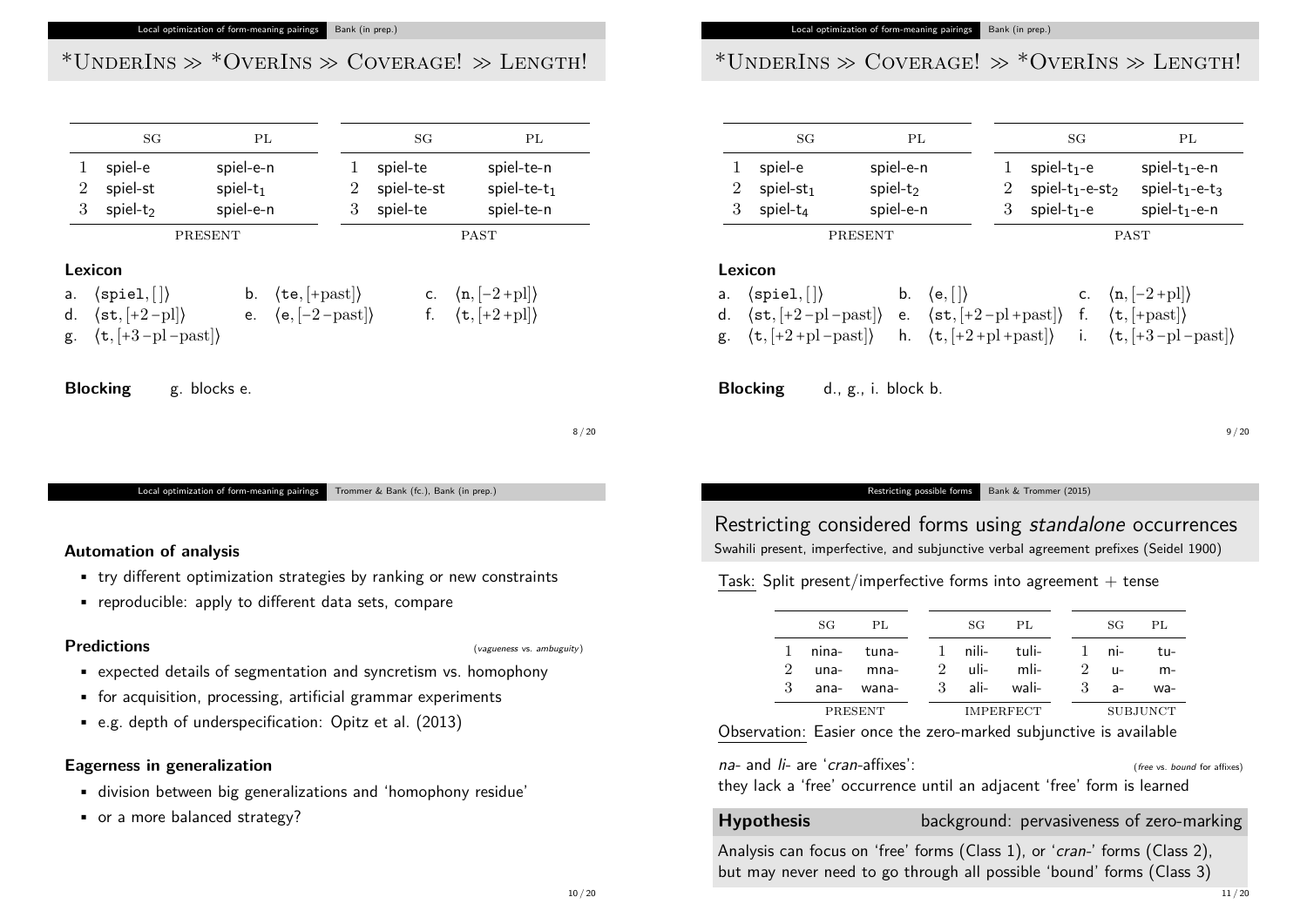#### Restricting possible forms Bank & Trommer (2015)

### **Class 1 segmentation of German spielen 'to play', underlying strings**

|         | SG                                                      | PL                                                                    |  |             | SG                                                            | PL                                                                                      |  |
|---------|---------------------------------------------------------|-----------------------------------------------------------------------|--|-------------|---------------------------------------------------------------|-----------------------------------------------------------------------------------------|--|
| 2<br>3  | $\lceil \text{pix} \rceil$ -ə<br>fpi:l-st<br>$\int \pi$ | $\int \text{pix}$ -n<br>$\int \text{pix1-t}$<br>$\int \text{pix}$ l-n |  | З           | $\int \text{pix1-ta}$<br>$\int \text{pix1-to-st}$<br>fpiːl-tə | $\int \text{pix1-t}\phi - \text{n}$<br>$fpi:1-t0-t$<br>$\int \text{pi:} l - t \phi - n$ |  |
| PRESENT |                                                         |                                                                       |  | <b>PAST</b> |                                                               |                                                                                         |  |

 $-$ s is a '*cran*-affix' (requires class 2)

a helpful side-effect of zero-marking (or functional motivation?)

### **Predictions**

- complexity hierarchy: Class 1 ⊂ Class 2 ⊂ Class 3
- subanalysis depth in acquisition, possible generalizations
- typological pilot study: all sample languages (verbal TAM and agreement marking on the same side of the stem) have some zero-marking for TAM or agreement

12 / 20

#### Consistent linear order Bank (in prep.)

<span id="page-3-0"></span>Templatic l[inearization:](#page-2-0) '[no cyclic wa](#page-2-0)lks'

In many descriptive grammars and theoretical framew[orks, order is](#page-5-4) templatic



Still relatively easy to implement, but: (transitive closure)

- considers 'virtual' linear relations, i.e. between forms that never cooccur
- often still leaves multiple possible options for the template
- is it worth the conceptual and computational costs?

3 )

### Consistent linearization: 'don't mix prefix and suffix forms' Nonpast tense forms of the Dumi intransitive verb phikni 'to get up' (van Driem 1993)

### Consistency: Learners consider linear relations at the marker (type) level.

(apart from, or instead of the token level, modulo 'reordering')

(pairs may also be unordered, free variation)

|    | 1 EXCL       | 1 <sub>INCL</sub> |              |              |
|----|--------------|-------------------|--------------|--------------|
| SG | $phik-t-a$   |                   | a-phik-t-a   | phik-t-a     |
| DU | phik-t-i     | phik-t-i          | a-phik-t-i   | phik-t-i     |
| PL | $phik-k-t-i$ | phik-k-t-i        | a-phik-t-ini | ham-phik-t-a |

Relatively easy to add to the incremental learning algorithm:

- keep track on which side of each form each learned marker is located
- don't combine forms if a learned marker would be on both sides
- allows for **cycles** (AB, BC, CA), no transitive reasoning

13 / 20

Consistent linear order Bank (in prep.)

### **Observations**

- linearization cycles in derivation (Muysken 1988; Ryan 2010)
- in inflection rather variable affix order (Bickel et al. 2007)
- often same result with basic vs. templatic consistency

### **Support for templates?**

• may emerge for independent reasons (today's morphology = yesterday's syntax)

- $\bullet$  the same surface linearization may be expressed by *n* templates
- artificial grammar experiments?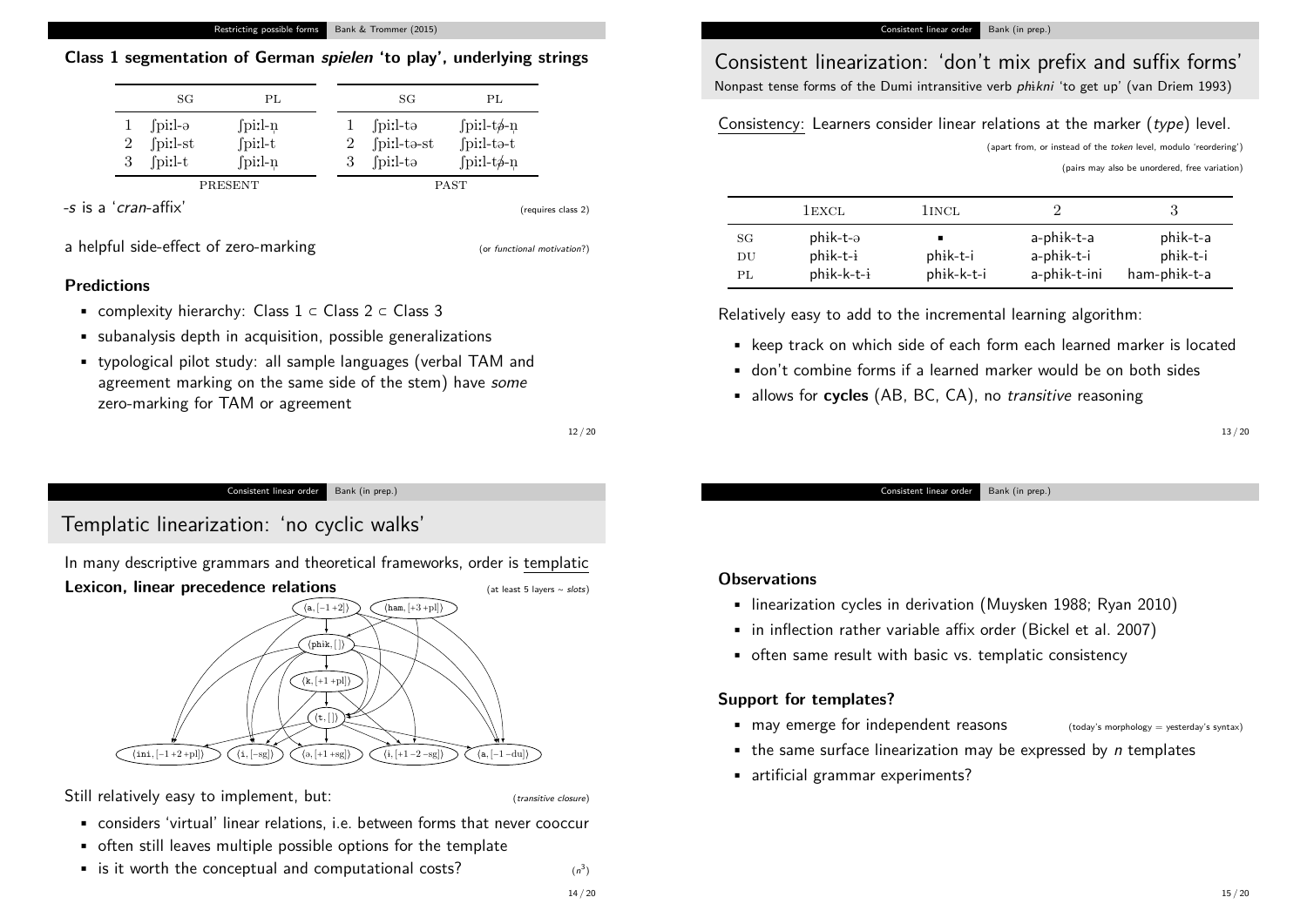## One marker's absence due to presence of another one

Blocking: Learners consider suppression relations at the marker (type) level.

| overlapping blocking                               |                | Pāninian blocking |                 |              |
|----------------------------------------------------|----------------|-------------------|-----------------|--------------|
| SG                                                 | PL             |                   | SG              | PL           |
| spiel-e                                            | spiel-en       |                   | spiel-e         | spiel-e-n    |
| spiel-s- $t_1$<br>$\overline{2}$                   | spiel- $t_1/4$ | $\overline{2}$    | spiel-st        | spiel- $t_1$ |
| spiel-t <sub>2</sub><br>3                          | spiel-en       | 3                 | spiel- $t_2/4$  | spiel-e-n    |
| $TP_{t_1}$<br>$TP_{en}$<br>$FP_{en}$<br>$FP_{t_1}$ |                |                   | TP <sub>n</sub> |              |

(under specific conditions  $=$  extrinsic vs. *intrinsic*, absense of Pāṇinian blocking  $=$  extended exponence)

Harder to add to the incremental algorithm than linearization:

- keep track of *possible* blockers for each unaccounted absence (false positive)
- ensure there is a (transitively) consistent way to select one for each
- simpler if only Paninian blocking is considered (inherently transitive)

16 / 20

#### Blocking & Linearization Bank (in prep.)

<span id="page-4-0"></span>Merging lin[ear preceden](#page-4-0)c[e relatio](#page-4-0)ns with suppression Blocking-linearization correspondence: 'do not block a prefix by a suffix or vice versa'

Simplified: Only markers within the same slot (rule block, p[osition cl](#page-5-6)ass) can block each other. Slots are ordered vertically, e.g. Anderson (1992):

[. . . ] the morphological rules of inflection to be organized in **blocks**[, where th](#page-5-7)e relation among rules within the same block is a **disjunctive** one. Rules within such a block are mutually exclusive, in that the first one applicable is the only one that applies.  $[\dots]$  The blocks themselves  $[\dots]$  are related by (conjunctive) sequence.

Further pins down the template slot for each marker.

Markers that never cooccur do not need linear ordering. (and 'should not have it'?)

Hard to get right with the incremental learner:

- ensure there will be no indirect linear relation between blocker/blockee
- **•** use either massive look-ahead or heuristics that might overfilter  $(how2)$
- is an elegant grammatical structure worth the effort?

Some frameworks try to abandon overlapping blocking.  $(e.g. 5tump 2001)$ 

Pāṇinian blocking is often considered to be *automatic*.

(Subset Principle, Elsewhere Principle, Blocking Principle, . . . )

Pāṇinian blocking can be functionally motivated (drop redundant markers).

### **Predictions**

- details of segmentation and syncretism vs. homophony
- possibility or cost of retracting overgeneralizations (rule vs. exception)
	-
- trade-off: subsegmentation vs. extended exponence

17 / 20

Blocking & Linearization Bank (in prep.)

Feature coherence within a slot might further reduce slot options. (category-slot)

With Pāṇinian blocking only, some common feature per slot can emerge more-or-less automatically. (but not its uniqueness within the template)

Observed blocking-linearization correspondence and feature coherence may emerge for independent reasons.

### **Predictions**

- possible kinds of blocking, segmentation, homophony
- (un)learnability of blocking across the stem?
- blocking domains

Goal: separate essential from accidental properties of inflectional grammar